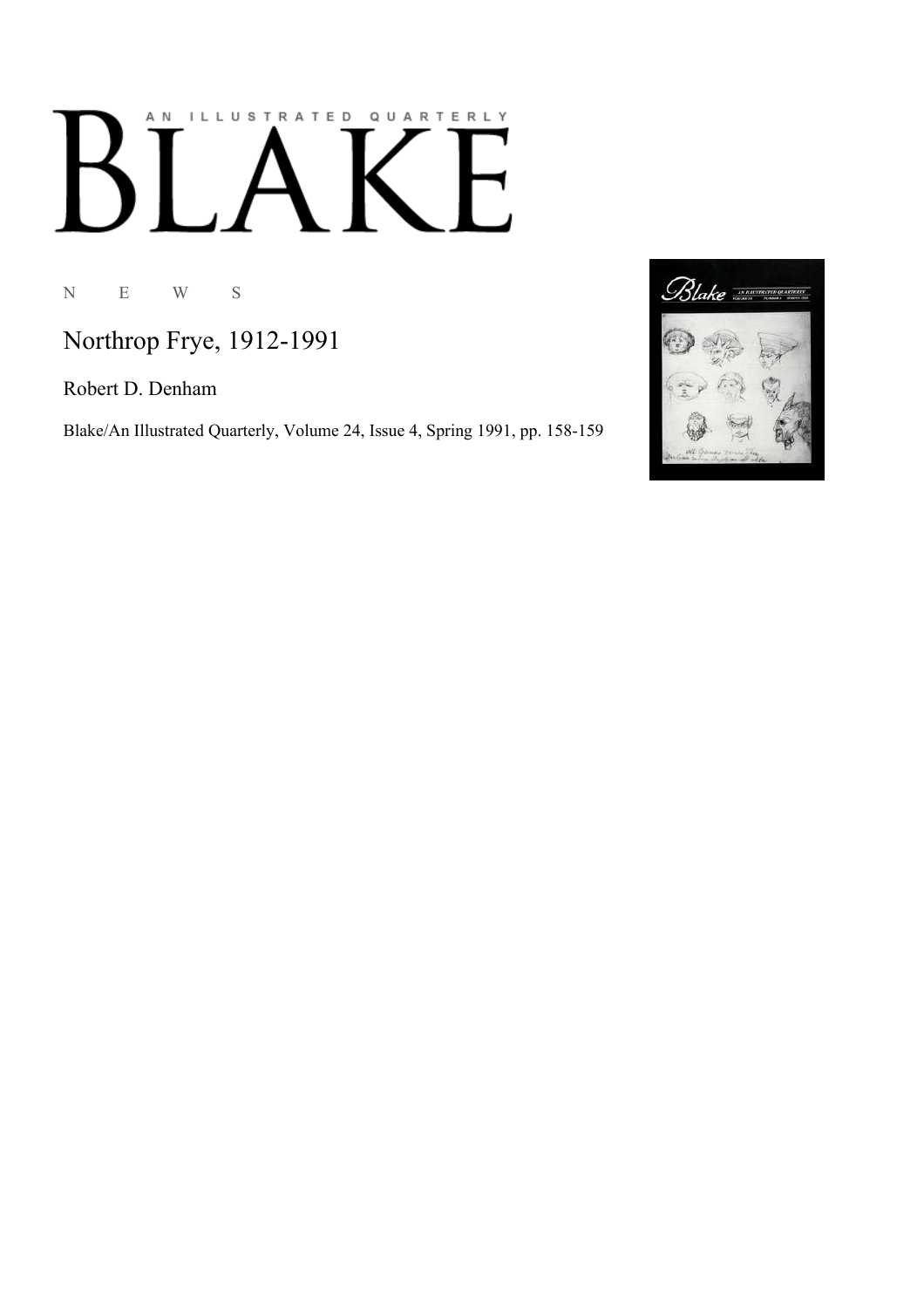## *NEWSLETTER*

Northrop Frye 1912-1991

A preaching a baccalaureate serquarter century ago, Northrop Frye, mon from the text "Take therefore no thought for the morrow," urged the graduates of Victoria and Emmanuel Colleges to forgo "the expectation of identifying [their] lives with a definite body of work achieved." The life that manifests the practical wisdom of a social vision, he said, is to be preferred to a body of accomplishments. Such a vision, he continued, may occasionally give us a glimpse of a greater wisdom, "a sense of a presence which is ourselves yet infinitely bigger than ourselves, which lives with us but which will not disappear into death when we do."

It is difficult to imagine a body of accomplishments larger than Frye's. His works are monumental, but they need not be rehearsed for the readers of this quarterly. Moreover, Frye would naturally draw back from any suggestion that we canonize him for his achievements, for he was, in the words of the obituary writer for the London *Times,*  "one of the last great critics to be concerned with humane letters rather than with his own position in the hierarchy." That is precisely the point of his urging the Victorian and Emmanuel graduates not to identify their lives with a body of achievements. He says, rather, that it's the practical wisdom of a social vision that we should commit ourselves to, for only then can we begin to envision, as he put it in the baccalaureate sermon, "a presence which is ourselves yet infinitely bigger than ourselves." The closer we are able to get to this vision, the farther away we move from what he often referred to as the "dreary society of egos."

Frye often wrote about the end of things: apocalypse was a central category for him in both literature and life. In a 1970 sermon delivered in the Merton College Chapel, he spoke of mortality in these terms: "Death, the gospel tells us, is the last of our new beginnings: it is not the opposite of life, but only the opposite of birth, until we reach it, when it becomes birth, and in our last and greatest act of renunciation we find that all things have been made anew."

The sense of an ending, says Frank Kermode, reflects our "irreducibly intermediary preoccupations." Frye's sense of an ending was clearly related to his central intermediary preoccupation, the expanding vision that makes up his life's work. It has been too little remarked, I think, the degree to which this vision is fundamentally religious. The dissenting, visionary, Low Church Protestantism that was Frye's heritage helps to explain a number of his first principles. "My religious background really *did* shape almost everything," he recently reported. And just as his sense of a beginning was rooted in a religious vision, so was his sense of an ending.

In *The SecularScriptureFrye* remarks that "not all of us will be satisfied with calling the central part of our mythological inheritance a revelation from God, and, though each chapter of this book closes on much the same cadence, I cannot claim to have found a more acceptable formulation." The context of this perception is still another of his many efforts to name the imagination's sense of otherness, but what is perhaps most revealing is the dependent clause tucked away in the middle. To speak of the cadence of closure calls our attention to the intimate relation between the rhythm of Frye's ideas and his sense of an ending. The conclusions to his books, to chapters within his books, and to his essays seem more often than not to return to his own sense of what is fundamental—what he refers to as "the third order of experience." This, of course, is imaginative experience, but it is also the experience of a religious vision.

It seems foolish to try to put into other words Frye's sense of an ending. Let me simply recall a few of his own eloquent conclusions, a sampler of endings from each of the seven decades of his writing career—endings that return us to his beginnings and that reflect the ultimate end of his intermediary preoccupations. The first was written when he was twenty-three; the last, several months before his death.

You remember that it started to rain when Snow White dropped dead, and that she remained in her glass coffin through autumn and winter, and came back to life in the spring when her lover kissed her? Well, that's what most of those primitive rituals were about—the spirit of life and growth that died when the year died and rose again at the year's rebirth. The rituals meant more than just rape and murder. Primitive people were cursed with that, and we are bom under that curse, but we and our children don't have to keep applauding gangsters and allowing them to tear us to pieces with bombshells to the end of time. If winter comes, can spring be far behind' — "Music and the Savage Breast" (1938)

Just as in time of prosperity and confidence men rum to science to speed up their own progress, so in times of trouble and confusion, when even the unreligious begin to understand something of what is meant by the fall of man, the humanities come into focus again. For they lead us away from that ordinary and unthinking life that promised us comfort and gave us misery, and toward the discipline of spiritual freedom from which they derive the name of liberal. —"Education and the Humanities" (1947)

All construction has to come from the spiritual power great enough to bring peace on earth to men of good will. And it is impossible to exaggerate the physical weakness of that power a new-bom baby in a deserted stable in a forlorn village of a miserable province of an enslaved empire is not more weak. The important thing is that it should be a real presence, and when it is, all the wise and simple begin to meet one another around its cradle. —"Trends in Modem Culture" (1952)

In the last plate [of Blake's Job Illustrations], things are much as they were before, but Job's family have taken the